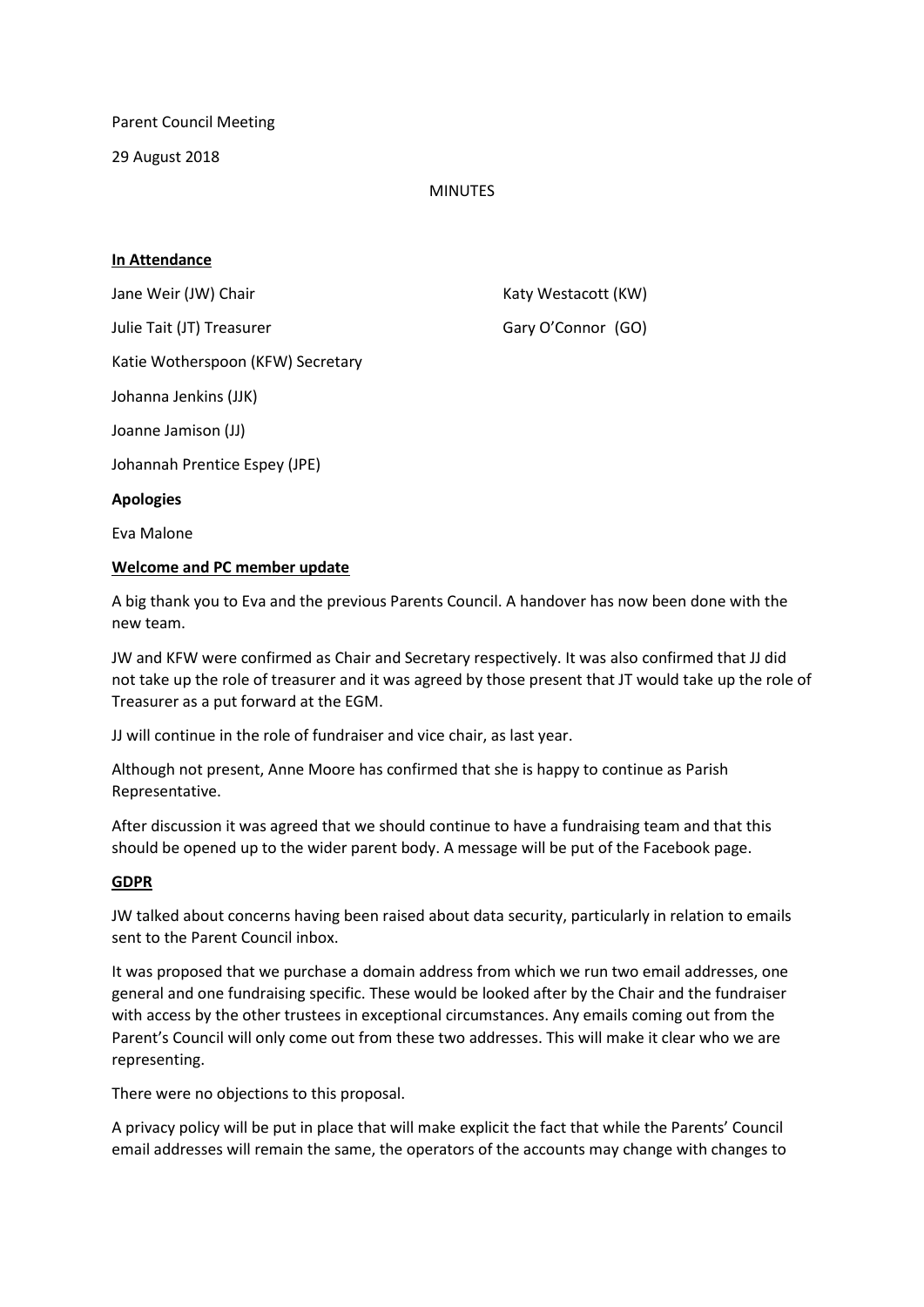the trustees of the Parents' Council. Emails will be deleted once no longer relevant. The privacy policy will be put on the Parents' Council section of the school website.

# **Headteacher's Report**

KW thanked the whole school community for their support and patience while the works in the school concluded and recognise the hard work and dedication of the staff throughout the renovation period and the work that has been put into a smooth the transition for P1. It was unforeseen works that delayed the finish. There have be a large number of pipes replace, total rewiring and IT facilities put in. There are still some pieces of furniture to arrive but many of these are coming from Germany or the United States so they will take a little time.

**Individual Concerns** - KW asked that any individual concerns be raised out with the Parents' Council meeting when she will be able to give quality time to Parents / Carers during the day.

**Agile Spaces** - The agile spaces questionnaire will be emailed out via Parent Pay, please take a moment to complete this. This will run over three consecutive years to help assess the Agile Spaces Project.

**Staffing** – We welcome Miss Bellinsegna and say goodbye to Ms Marshal (who is going to the NHS) and Mrs Davison (who is going on secondment to Waverly Court for a year)**.**

**Centenary of the 1918 Education Act** – KW asked for ideas of what the school could do to celebrate this.

**School's 60th Birthday** – KW would like to arrange for mass to be said in school and again asked for ideas on how to celebrate this, particularly that might include the wider parent body and local community.

**Volunteers** - Volunteers are needed for school trips, to support small group work in school and to tidy up the garden at the back of P1. Do the Parents' Council know of anyone who may be able to help?

**Parent Involvement** - 12th September Parent Involvement Conference for Parents' Councils. Kw has some tickets for this is there is interest in going. JW, KFW, JJ and JJK indicated they would be able to attend.

#### **School Development**

- There will be a further upgrade to the IT facilities once the teachers have had the chance to work in the space and assess what they need (this is part of the digital strategy).
- Teachers attended additional visible learning training during the in-service days

#### **Curriculum Update**

- There has been very positive feedback from pupils, parents and staff on STEAM (Science, Technology, Engineering, Art and Maths).
- P7 are organising the MacMillan coffee morning at the end of September.

# **Support for Pupils**

- All schools in Edinburgh have had their pupil support (audit) hours adjusted. This budget is for schools to use to support particular children in the way they deem appropriate. This has been looked at across the whole city and redistributed, meaning a cut in the devolved budget, from which the Pupil Support Assistants (PSA) come from.
- There are currently two PSA positions advertised, a full time position and a 10 hour position.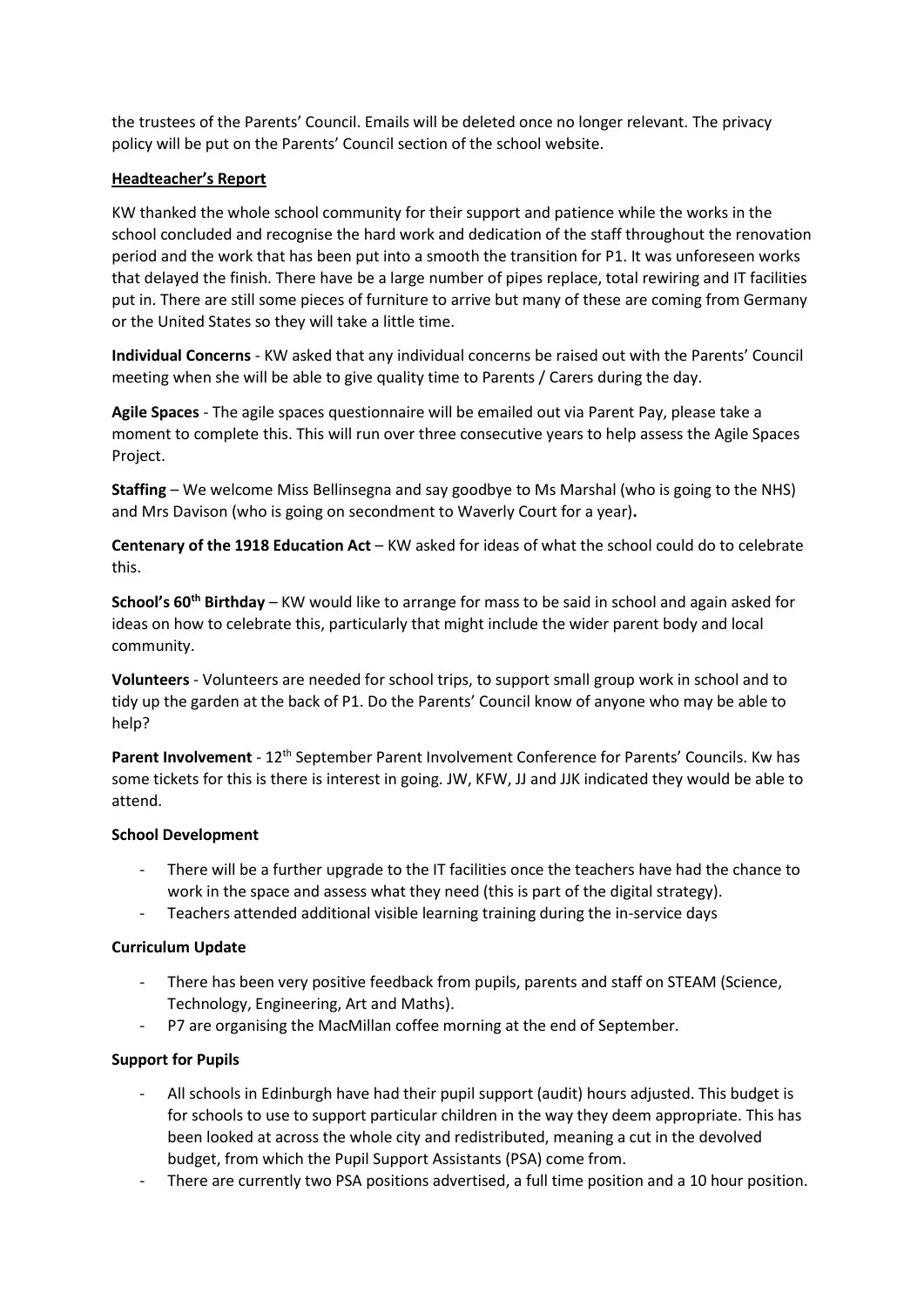### **Transition to Queensferry High**

- There is a change to procedure this year so that once an application has been made to Queensferry High transition work can begin, rather than waiting for an offer to be made. This means transition starting from November rather than May.
- There is no difference in transition from other schools. St Margaret's pupils will be invited to any activity going on in the High School
- Transition activities with Queensferry High would only be for children who have applied there. Transition activities with St Augustine's would be for all children due to St Margaret's being one of its feeder schools.
- Transition activities with St Augustine's will form part of the P7 curriculum.
- It was questioned that if these activities form part of the curriculum then is it fair that parents have to pay to get there? It was agreed that this is something for the Parents' Council to consider if they can contribute to. To facilitate this KW will provide the Parents' Council with an estimate of the costs involved.
- It was pointed out that it should not matter which school a child will be going to, we need to get it right for every child. KW agreed with this.

# **Treasurer's Report**

- The accounts from last year have been examined and signed off and will be uploaded on OSCR.
- There is a healthy carry over of £3942.99

### **Fundraising**

- We have agreed to fund the P7 prom bus in advance to allow for booking.
- It was suggested and agreed that the Parents' Council would take over the organising of bag packing events.

#### **Upcoming events**

- 28<sup>th</sup> Sep MacMillan Coffee Morning / P1 Coffee Morning these will be combined to enable as many parents as possible to attend but it was thought it was best to wait until the works in the school were complete.
- P1 P3 Spooky Walk / Evening Halloween Disco
- It was suggested that the Parents' Council put out a note to find out if any other parents have match funding arrangements at their work that they may wish to use to support Parents' Council fundraising efforts.

#### **Breakfast / After School Club Update**

Little Flyers are moving forward with the proposal to establish an afterschool club fro St Margaret's and Dalmeny primary schools. They are considering the Hub or Dalmeny Hall as possible locations and they are lodging an application with the Care Inspectorate. There are no initial plans for a breakfast club but there is the potential to add this at a later date.

#### **Questions from the Parent Body**

**Seating in P6** - *There have been concerns raised about the amount of seating in the P6 classroom, with children racing to get a seat after* lunch - It was confirmed that there is enough seating for every child and GO explained that there is different furniture for different activities and that he encourages the children to move around. There are no allocated seats at the moment but this will be given ongoing consideration and they will continue to assess the situation. The new format with P6